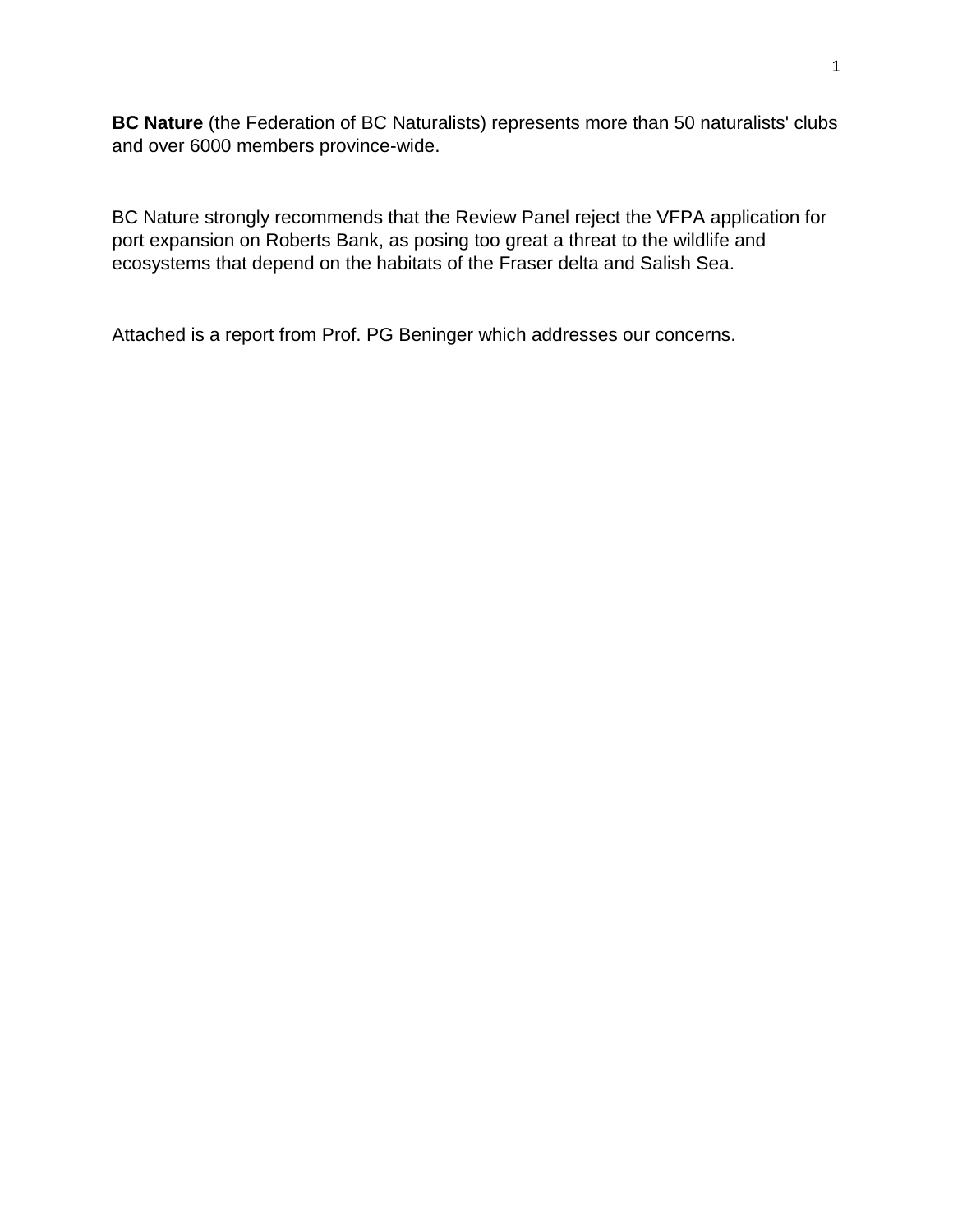**Review of Report: 'Biofilm Dynamics during 2018 Northward Migration' (File: 102738-10, January 2019), prepared for Vancouver Fraser Port Authority.**

> **Prof. PG Beninger, Université de Nantes, France On behalf of BC Nature**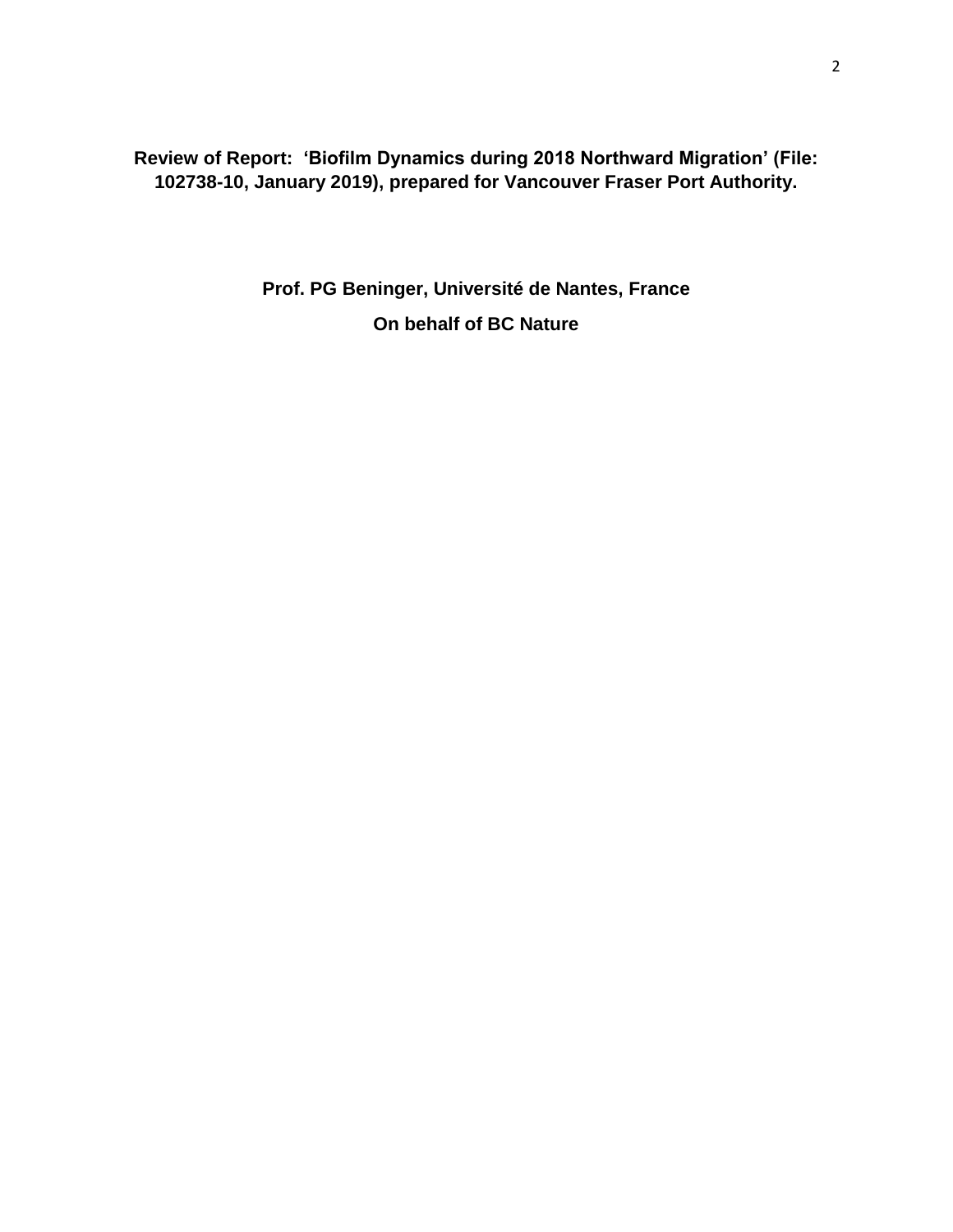### **Expert Bio**

- Professor, Université de Nantes
- Over 100 publications in refereed primary scientific journals
- 7 book chapters
- Editor/author 'Mudflat Ecology' (Springer Nature Publishers)
- Co-Author, 3 refereed scientific publications concerning WESA and Roberts Bank
- Past Editorial Board, Journal of Shellfish Research, Journal of Experimental Marine Biology and Ecology, Marine Ecology Progress Series
- Current Contributing Editor, Aquatic Biology
- $\bullet$  H-index = 39
- Web: http://www.peter-beninger.com/

## **Preface**

Having worked on mudflats for several decades, among which the Roberts Bank system, it is my duty to bring to the Panel's attention some of the weaknesses of the most recent report, 'Biofilm Dynamics during 2018 Northward Migration' (File: 102738- 10, January 2019), submitted by the Vancouver Fraser Port Authority (the proponent for RBT2.) These weaknesses undermine the credibility of many of the proponent's conclusions. My review focuses on two broad categories of problems: (1) Statistical Approach, Treatment, and Interpretation, and (2) Other Serious Flaws – considered more briefly, yet of equal concern.

### **1. Problems with statistical approach, treatment, interpretation**

On the surface, this report gives the impression of meticulous statistical methodology. However, for reasons to be outlined below, it will become apparent that the statistical approach, treatment, and interpretation contain flaws which obviate the Proponent's major conclusions concerning environmental effects.

At the outset, it must be noted that the statistical usage in this report does indeed follow much common practice; however, this 'common practice' is a compendium of misuse and misinterpretation which has been decried by the most knowledgeable statisticians for decades, but which, under its own sheer weight, continues to afflict scientific publications today, including this one. It is not because so many have been wrong, that we are right to imitate them – especially in a context in which the existence of an entire shorebird species is at stake.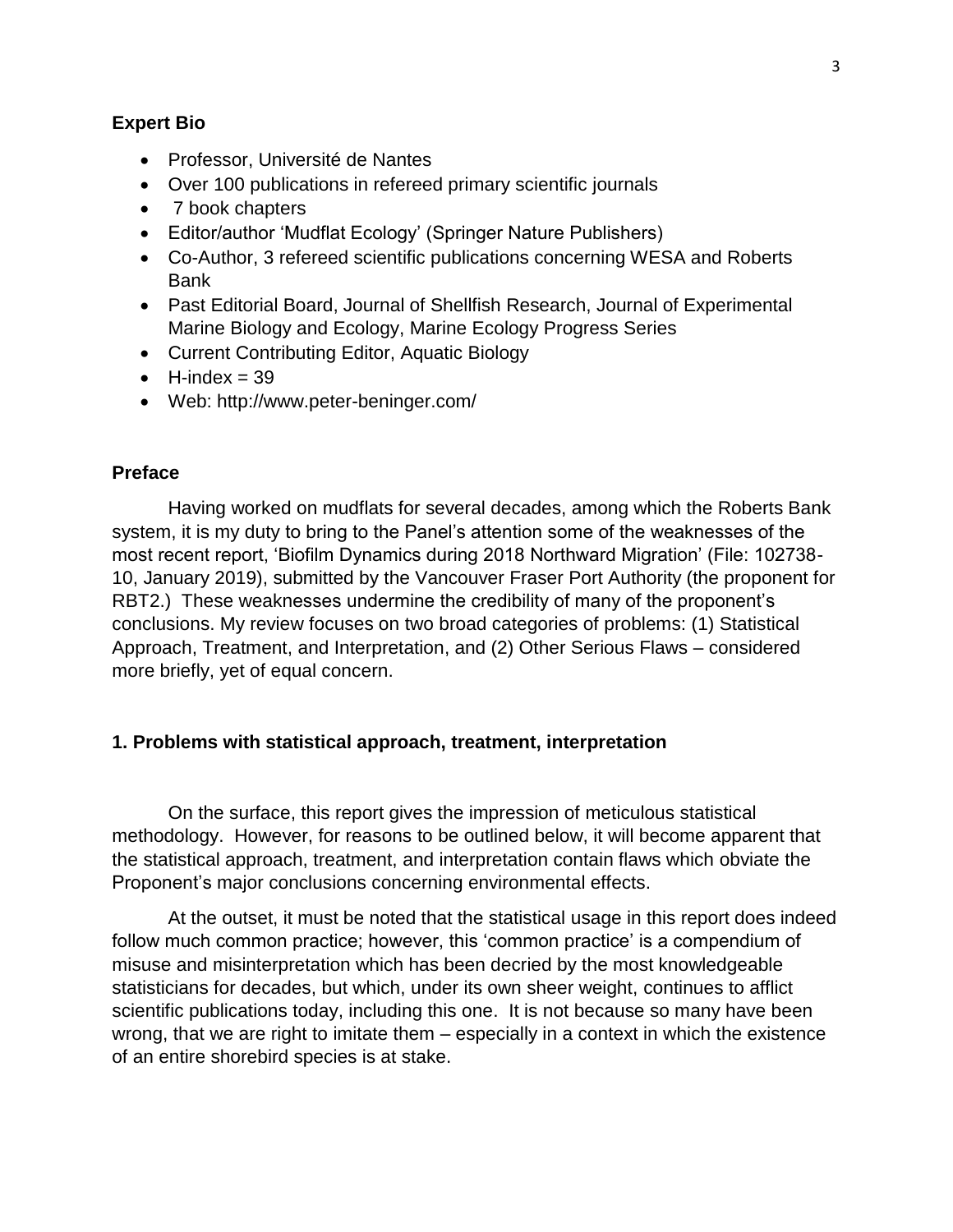The use of frequentist statistical methods throughout the report, in various forms of 'Null Hypothesis Significance Testing' (NHST, itself an inadequate term) would situate this study in an experimental context. However, the basic requirements of experimental protocol (pre-stated null and alternate hypotheses, randomization procedures, and controlled variables) are almost never stipulated. As with most field work, it appears to be descriptive (also termed observational) in nature, yet it is experimental in the choice of statistical treatment. This is akin to expecting a bicycle to also operate as a deep-sea submersible. It is possible to compare data from different sites in a non-experimental context, but it is not valid to use frequentist statistical techniques in a non-experimental context. In the present study, descriptive methods are indeed used to some extent (e.g. box plots), but these are usually then followed by some form of NHST. The resulting P-values are then presented as though they were somehow meaningful. As previously expressed (Beninger et al 2012),

'Many observational studies apply classical hypothesis-testing statistics in their data treatment, and this generates seemingly meaningful numbers, but in reality such studies should rely much more on descriptive statistics and comparisons of effect sizes (Greenland, 1990; Rothman, 1990), regardless of peer and reviewer pressure to the contrary. A second basic reason for eschewing classical statistics in observational studies is the requirement for hypothesis formulation based on a plausible theoretical framework, without which it is impossible to engage in precise interpretations of P‐values or confidence intervals (Poole, 2001). Observational studies precede the first experimental studies, since it is impossible to formulate hypotheses when we know nothing at all about the systems studied.' (Beninger et al 2012).

#### *1.2. The 'truth machine' approach*

An erroneous mindset has evolved within the scientific community, which assumes that the purpose of statistics is to function as an impartial, electronic 'truth machine': we load the data, press the 'return key', and wait for the computer to generate a 'magic' number, the P-value, which will determine for us whether we have proved a point or not. Such a procedure is found throughout the Proponent's report (e.g. p 25, 27 – in the latter case, the significance fallacy is particularly egregious: 'No difference was documented between replicate samples…p=0.87'). Again, as previously expressed (Beninger et al 2012),

'A mechanistic approach to data treatment has often replaced intelligent data interpretation, and this has been lamented by many statisticians in many fields.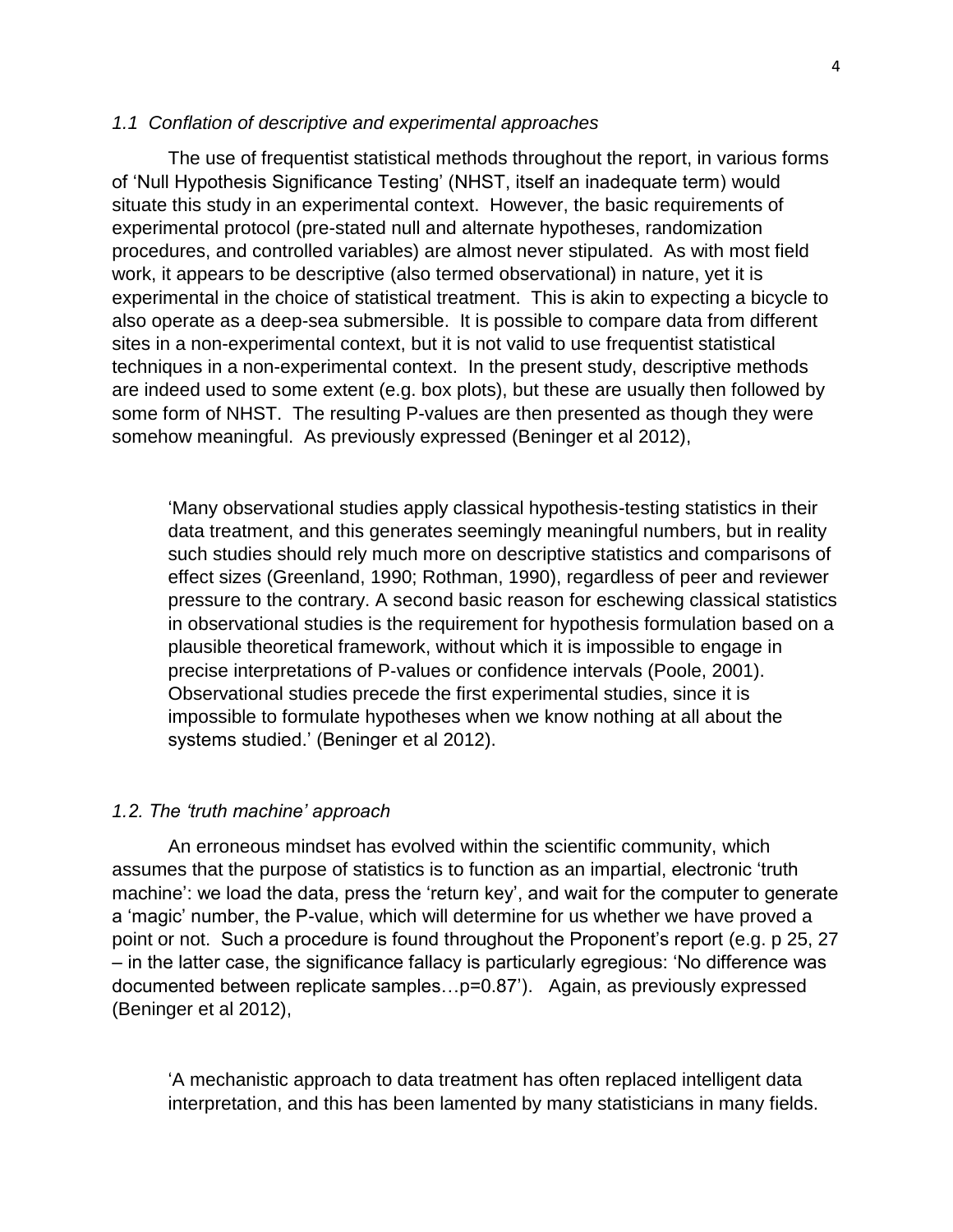Scientists often feel that they must treat data in a certain stereotypical fashion in order to be taken seriously by their peers (Stewart-Oaten, 1995). There are two very important points to make on this subject: (1) all statistical treatments rely on reasoned judgment, whether the scientist uses it or not, so it is impossible to think of statistics as a simple, blind, 'scale of justice'; (2) a failure to use reasoned judgment in statistical treatment of data is a fundamental abdication of responsibility which calls into question any subsequent conclusions.' (Beninger et al 2012).

## *1.3. Even within the inappropriate experimental framework, problems abound*

Beyond the inappropriate experimental framework, many of the 'usual suspects' of experimental statistical misuse are found in the proponent's report, as explained below.

## *1.3.1 Sampling and spatial distribution*

The choice of sites for the sampling stations is obviously the crucial underpinning of any field study. In the report, we are told that the chosen sites were known areas where WESA accumulated and fed; this is eminently reasonable. However, within these large areas, the 'replicate biofilm and invertebrate sampling plots' (p. 5) were said to be 'randomly located' (p 5). There are two problems with this: (1) no randomization procedure was given, so we may presume that it was probably 'haphazard' rather than random, and (2) much more importantly, we have here a context where organism spatial distribution is known to be aggregated, at multiple spatial scales, such that even true random sampling can fail to capture the patchiness of the biofilm, meiofauna, and macrofauna (Beninger and Boldina 2018). There is a complete lack of spatial distribution study in this report, without which it is impossible to adequately sample any of these compartments. As so aptly put by Fortin and Dale (2009), '. . .knowledge of the characteristics of spatial structure is almost always the first step to understanding ecological complexity'. Without such baseline knowledge, how could we possibly evaluate the impact of RB2 on the essential features of organism spatial distribution? How could we determine if the patches of this or that organism increased, decreased, or remained the same in size? With respect to biofilm, did this resource become more or less abundant following the (future) construction of RBT2?

'…readers may well exclaim that they will never have the time or the financial resources to do the often long and painstaking work involved in spatial analyses, especially in situations where the objects of interest are not readily visible, e.g. shipboard sampling of epibenthic organisms, infauna sampling on mudflats, or meiofaunal sampling anywhere. We can only reply that we empathize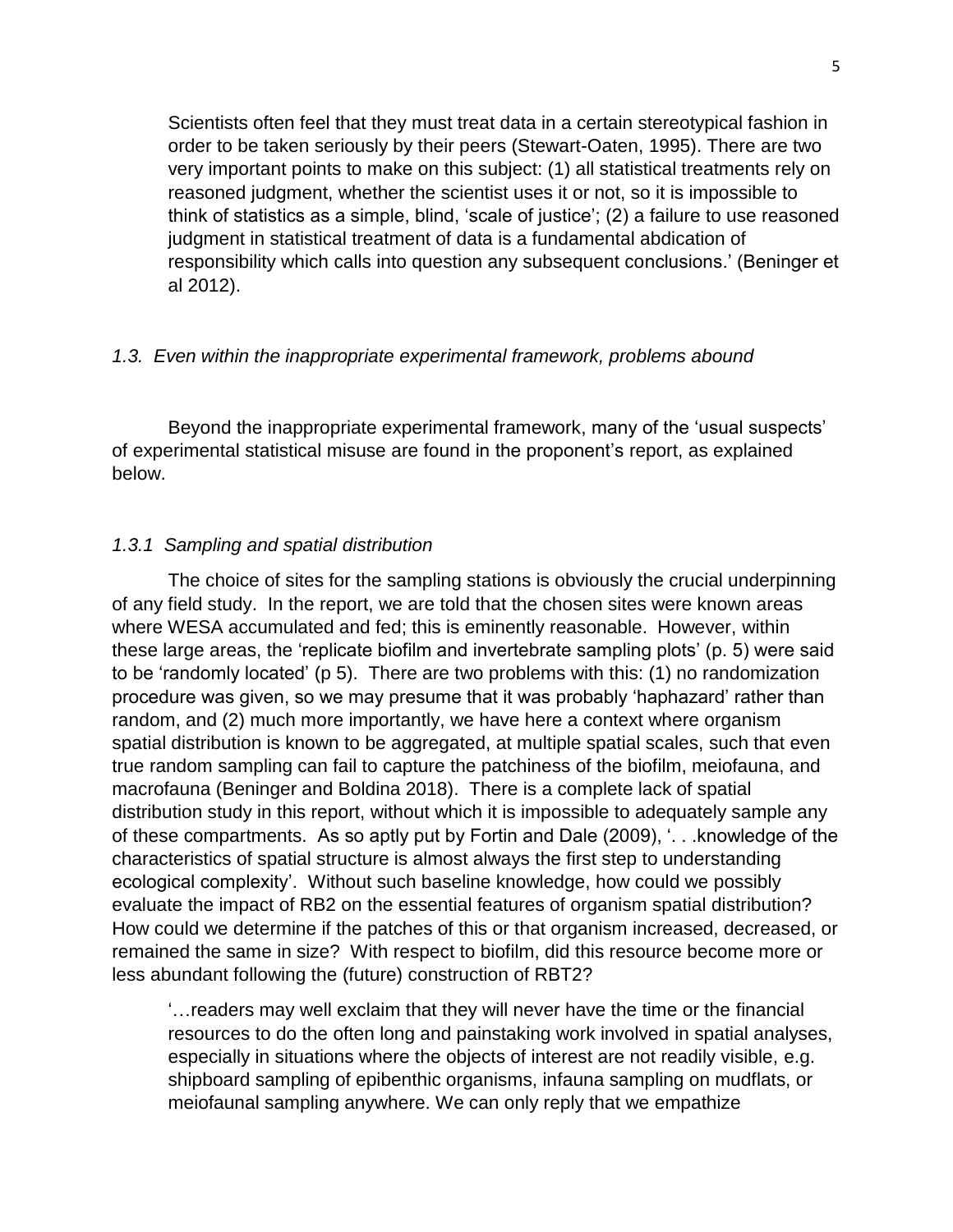completely, but unless they find the necessary time and resources, confidence in their study results will suffer from the failure to have done so. The next-best approach is simply to sample such a large number of randomly-selected points that it is virtually impossible not to capture the spatial pattern. However, this is usually both infeasible and unverifiable.' (Beninger and Boldina 2018)

#### *1.3.2. Ambiguity of P-values*

As summarized previously (Beninger et al 2012),

'A conventional expression in the medical statistical world is that misinterpretation of P-values (for α, obviously) has killed more people than any other type of scientific misconduct. In marine ecology, it has doubtless been responsible for many errors in ecological interpretation, which have certainly unduly influenced environmental policy, and brought about negative economic consequences. In fact, there is only one thing we may conclude from a P-value: the probability of obtaining the result (or test statistic, generically termed Evidence, E) if H<sub>0</sub> were, in fact, true: P (E|H<sub>0</sub>).' (Beninger et al 2012).

'In the Fisherian–Pearson amalgam, P is the probability that a given effect could arise if the null hypothesis, or any hypothesis not envisaged in the alternative hypothesis, were true (Type I error), whereas  $\alpha$  is the probability value above which we reject our alternative hypothesis, also called the significance level. Although most statistics textbooks do vaguely mention that the significance levels of 0.05, 0.01 etc. are subjective, workers in marine ecology often recognize the 0.05 level as a sort of mechanical Occam's razor: 0.05, reject null hypothesis, ≥0.05, accept null hypothesis. Statisticians have decried this reasoning for decades (Cohen, 1994; Fisher, 1959; Gelman and Stern, 2006; Gigerenzer, 2004; Gigerenzer et al., 2004; Hubbard and Bayarri, 2003; Stephens et al., 2005; and the numerous references cited in these works). Quite apart from the fact that we cannot accept a null hypothesis (this is tantamount to 'proving' a null hypothesis, which is simply not possible), it is argued that the onus is on the researcher to establish an α in line with his/her 'evidence and ideas' (Fisher, 1959), or at least in line with the 'risk posed to science or society of false positive or false negative results' (Mapstone, 1995; Stephens et al., 2005). While this may be possible in some research fields (especially medicine), it either does not make much sense, or is impossible to accomplish, in most marine ecological studies. We must therefore be open to the possibility of significance levels different from 0.05, and to the justification for such levels, especially with respect to the minimization of Type 2 errors (i.e., the probability of accepting  $H_0$  when it is in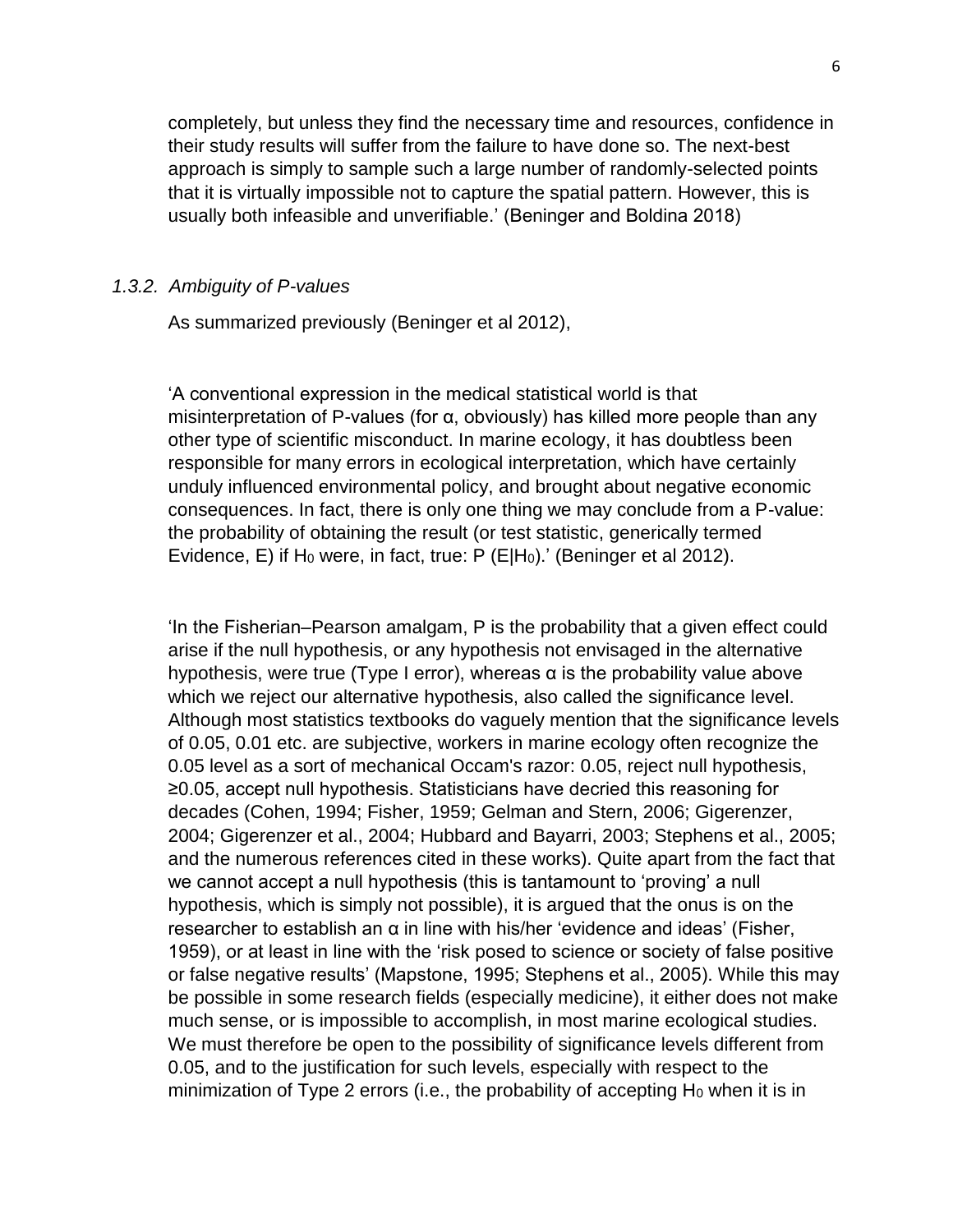fact false; see below). An α= 0.1 might be a sufficient Type 1 error level for concluding a difference in coloration of reef fish, for example, while 0.05 may be required to conclude that there is a difference in heavy metal concentration in species of fish consumed by humans. (Beninger et al 2012).

The 'Fisherian–Pearson amalgam' is the approach to NHST implicitly followed in the Proponent's study; in itself, it is flawed because it conflates two distinct approaches, such that it satisfies the conditions of neither. Even within this flawed framework, the preceding excerpt makes an important point with respect to the report: it is incorrect to 'accept the null hypothesis' at any P-value; we can only say that it is likely that the null hypothesis is true. A large P-value indicates that there is a strong probability of the observed result being obtained either because the null hypothesis is true, *or due to some other, uncontrolled/unforeseen factor*. It is, therefore, a leap of logic to interpret high P-values as indicating that two or more test statistics, and more importantly the statistical descriptors (e.g. means, slopes), are not 'significantly different', and to conclude from there, that there is no *appreciable* difference (see 'effect size' below). One of many examples is found on p 27: 'Modelling found no difference in chlorophyll *a* abundance among sampling dates over the duration of the study ( $F_{5,64}$ = 2.2, p= 0.07)' – in this case, compounding the significance fallacy is a flagrant example of autocorrelation. PoThe overall, unstated null hypothesis of this study is that the construction of RBT2 will have little effect on the migrating WESA population. Of particular pertinence in this regard is the following (Beninger et al 2012):

'…lack of statistical significance could be due to the null hypothesis being true, but it could also be due to a myriad of other causes which we have not identified. So even a very general null hypothesis such as 'there is no effect' may not be meaningful — there may not have been an effect because of an interfering variable for which we have not controlled because we could not imagine its existence, and without which the effect would be manifest at the pre-determined α level. There is no reason to suppose that there is NO effect when P exceeds the chosen significance level, particularly when the data do point in the direction of the effect. The automatic acceptance of the null hypothesis when P exceeds the significance level is a widespread form of 'corrupt science' in marine ecology, which, paradoxically, its practitioners often consider one of the highest and most rigorous forms of science (Carver, 1978).'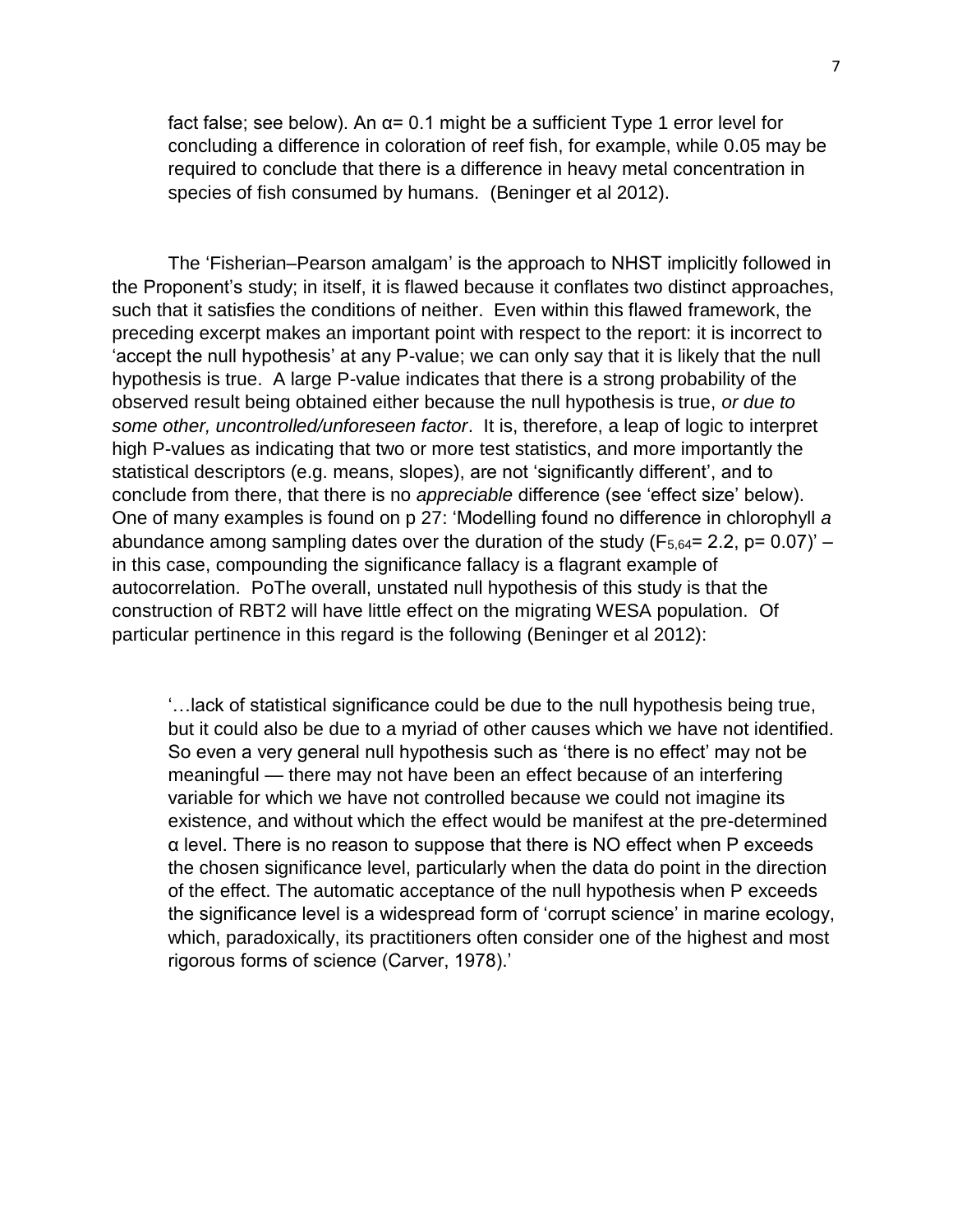In view of the importance of the null hypothesis in the present study, the most important error to be minimized is Type 2: accepting the null hypothesis when in fact the alternate hypothesis (considerable effect) is true. The corresponding error probability term is 'β'.

' Reducing β is called increasing the power of the statistical test, defined as 1−β (note that this still does not allow us to calculate the value of β). Without increasing α, there are only 2 avenues available for increasing power: reducing the variability of the data (e.g. re-doing the experiment with more efficient instrumentation or methodology, when possible), or increasing sample size (see e.g. Green, 1989 for a discussion of the determination of the necessary N to achieve a desired power level for the detection of a given response magnitude in pollution impact studies). Both options are usually associated with increased material costs. However, since β is inversely proportional to  $\sqrt{N}$ , relatively large sample size increments translate to much more modest gains in power (reductions in β). Keeping in mind the potential gravity of Type 2 errors in marine ecology, and the difficulty of increasing power by either reducing data variability or increasing sample size, it is therefore clear that in many cases the optimal compromise would be to increase the level of α, e.g. doubling it to 0.1 (and therefore increasing the risk of a Type 1 error), as this will automatically increase statistical power (Peterman, 1990), without incurring any additional material costs. Obviously, such decisions can only be made if we have some knowledge of the relative consequences of Type 1 and 2 errors for each particular study (informed judgment once again).'

'Despite the lack of preoccupation with this error source, the consequences of insufficient attention to β may be very important; a striking example in the medical field was given by Streiner (1990), and in the field of marine environmental research, it has been argued that the consequences of a Type 2 error are usually even more serious, and certainly more pernicious, than those of a Type 1 error (Fairweather, 1991; Mapstone, 1995; Peterman, 1990)…' (Beninger et al 2012)

**Despite the primordial importance of reducing β in this study, the term is never mentioned, and no procedure to do so is even described.**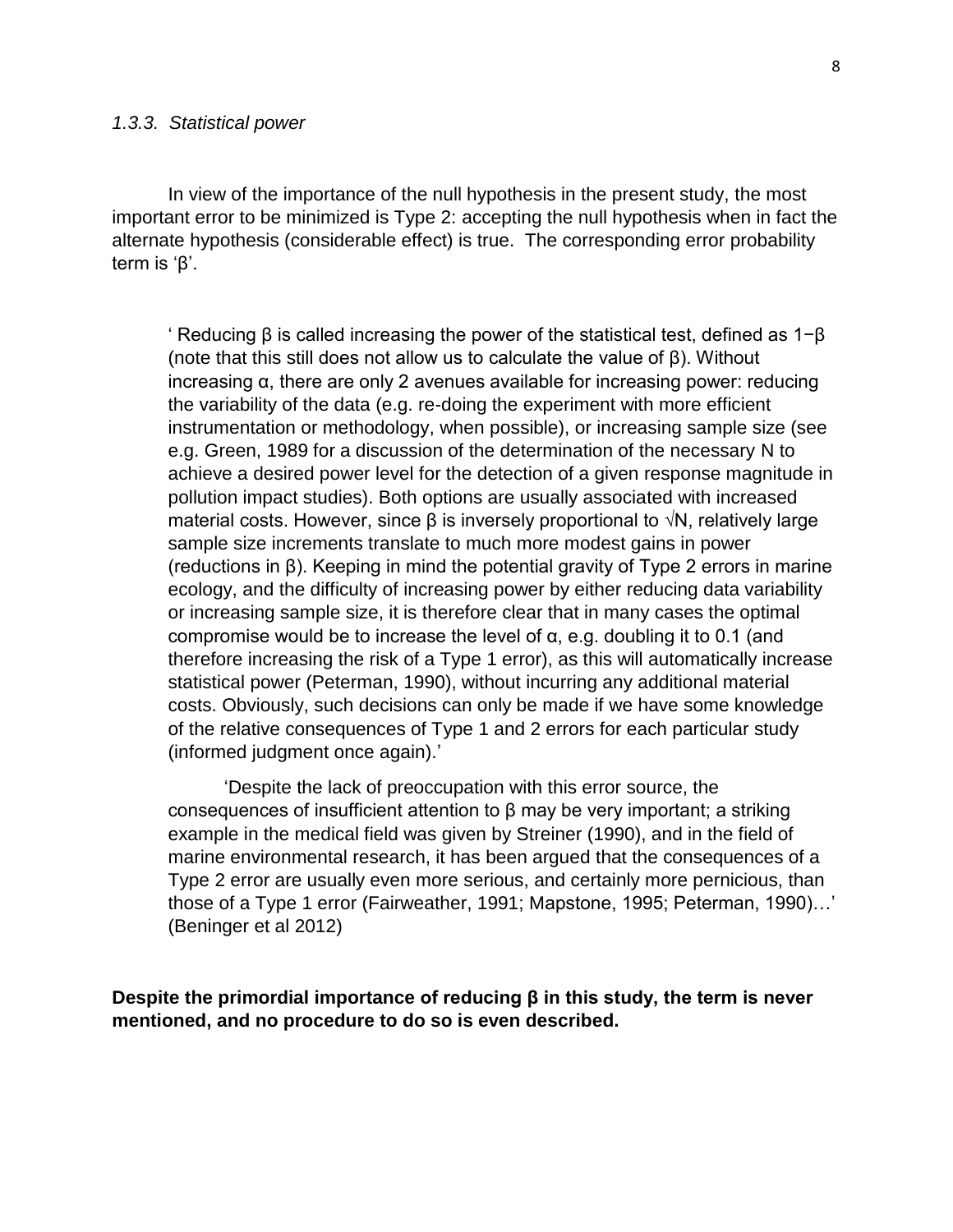### *1.3.4. Statistical significance vs Biological / Ecological significance*

At numerous points in the Proponent's report, reference is made to 'statistically significant' differences (e.g. pp 26, 28, 32, 34, 37 to point out just a few). The term 'statistically significant' is such a semantic minefield, that it has been decried by statisticians for decades, and recently over 800 statisticians from around the world signed a paper in Nature advocating that this term be used no longer (Amrhein et al 2019). Setting aside the gross semantic inadequacy of that expression, which routinely leads to misinterpretation on the part of readers (even when that is not the intention of the authors), it must be emphasized that:

'A statistically significant difference may be obtained from data entirely bereft of biological significance. It is absolutely fundamental that we distinguish between statistical significance and biological significance (Johnson, 1999; Mapstone, 1995; Stefano et al., 2005; Yoccoz, 1991). This is one of the most important, and most-neglected, concepts in marine biology/ecology.' …'In other words, P‐values merely specify whether or not an effect is likely to exist (Stefano et al., 2005); they give no information at all on the magnitude of the effect (effect size)' (Beninger et al 2012)

### Conversely,

'In the absence of a statistically-significant difference for a given effect between groups, we may conclude that the groups are equal with respect to this effect. This is perhaps the most egregious misinterpretation of statistical nonsignificance. Effect equality may only be statistically ascertained, within specified limits of probability, using tests of equivalence and noninferiority… Moreover, such tests rely on reasoned judgment (e.g. in deciding what a significant effect size is), so they are not the objective statistical razors which many biologists so earnestly — and naïvely — seek.' (Beninger et al 2012)

Compared to the numerous references to 'statistical significance' in this report, there is scarcely a handful of references to effect size (e.g. p 83, point 5), and we note the near-total absence of pertinent ecological context within which such effects may be evaluated. This is likely due to lack of information about the ecological context, because the large data base to date is, when compared with the amount of heretofore unknown knowledge, sketchy at best. Yet this is precisely the point: the lack of knowledge about the mudflat ecosystem so hobbles our attempts to predict outcomes such as the potential effects of RBT2, that we are unable to present the arguments which really matter: how great an effect, and is that much serious, slight, or somewhere in-between?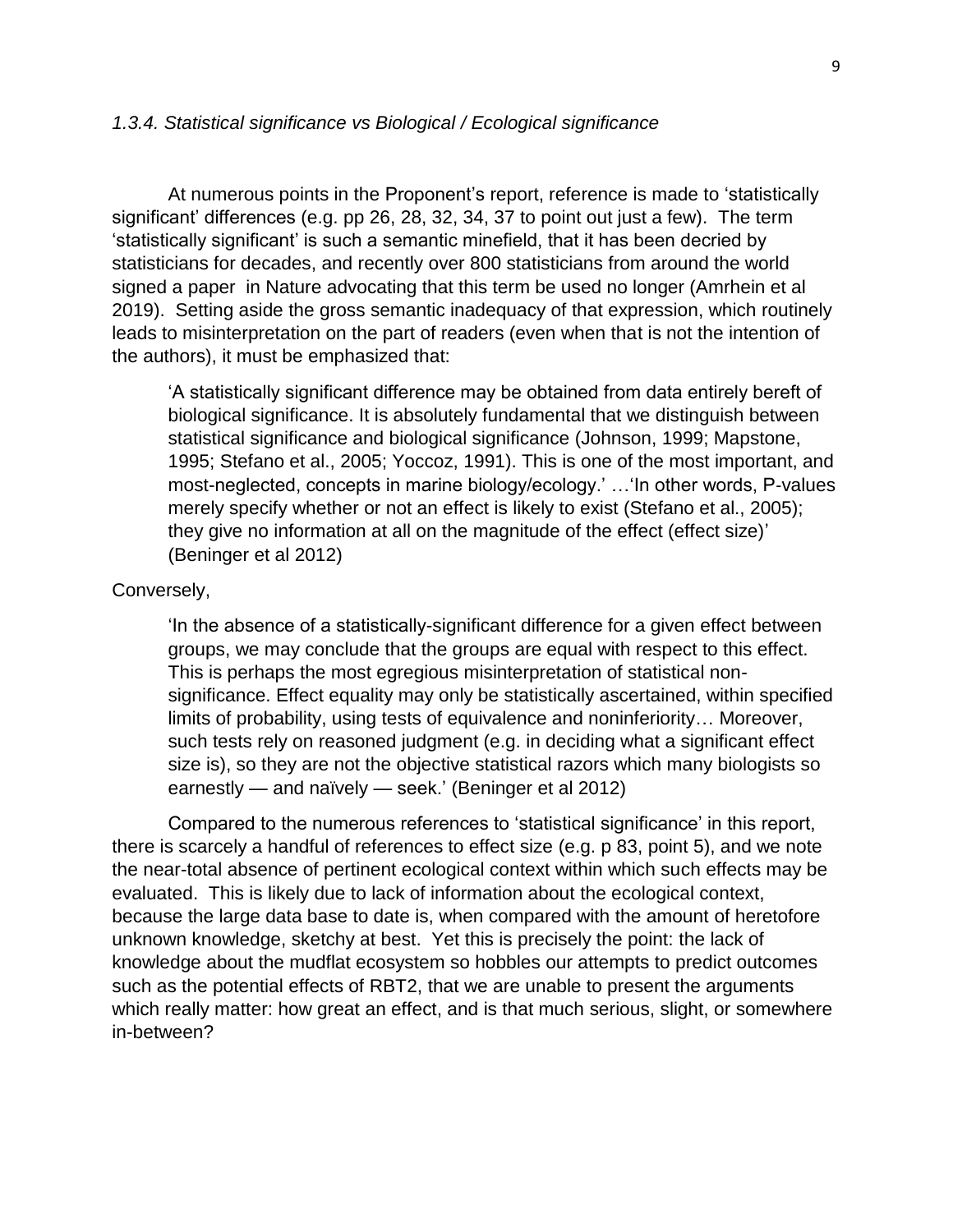## *1.4. Correlation-autocorrelation*

At several points in the report, the authors proceed with statistical tests and correlations which rely on independence of data points, when in fact the data points are autocorrelated. Examples include the obvious temporal autocorrelation on p 81, as well as many of the 'significant positive correlations' on p 38. Of course the SFA, MUFA, and PUFA components will show high correlations with the Total Fatty Acid fraction (Table 3.7), since they are autocorrelated! Proceeding with such tests, when autocorrelation is obvious at the outset, diminishes the credibility of the report.

### *1.5. Conclusion: statistical approach, treatment, and interpretation*

The inadequacy of the NHST approach, in the way in which it is applied in the Proponent's report, has been repeatedly pointed out by the world's leading statisticians over the past several decades (Beninger et al 2012):

'Beyond the problems associated with misunderstanding, misinterpretation, and misuse of  $\alpha$  and P-values, the problems with NHST have been most succinctly and elegantly portrayed (within a literature singularly graced with eloquence), by Stephens et al. (2007). To sum up, NHST is, in most cases, a very inappropriate tool used in very inappropriate ways, to achieve a misinterpreted result. The driving force behind its use is the belief that it is a totally objective, mechanical procedure which will reveal objective truth precisely because we use it in this fashion. Not only is this obviously not the case, but there is no alternative, totally objective, mechanical procedure which will reveal objective truth in any approach, as has been eloquently underscored by several statistical luminaries, notably Jacob Cohen (1994).'

In other words, the best we can do (and what the Proponent should have done from the outset) is to first adequately determine the spatial distributions of the objects of interest (in this study, all living components), in order to properly sample them. We must then decide whether or not our study is truly experimental in nature (which this study is not), and if it is, and we opt for the frequentist statistical framework in much of the data treatment, we must properly enunciate the hypotheses to be tested prior to gathering the data, present the evidence (results), properly assess the probability of these results arising if the null hypothesis were true (Type 1 error), reduce as much as possible the probability of Type 2 error, and situate any statistical result in the context of effect size and biological/ecological significance. **As detailed in the preceding, none of these conditions were met in the present study. In view of the problems outlined above regarding statistical approach, treatment, and interpretation, the validity of the study conclusions are considerably weakened, and should not be**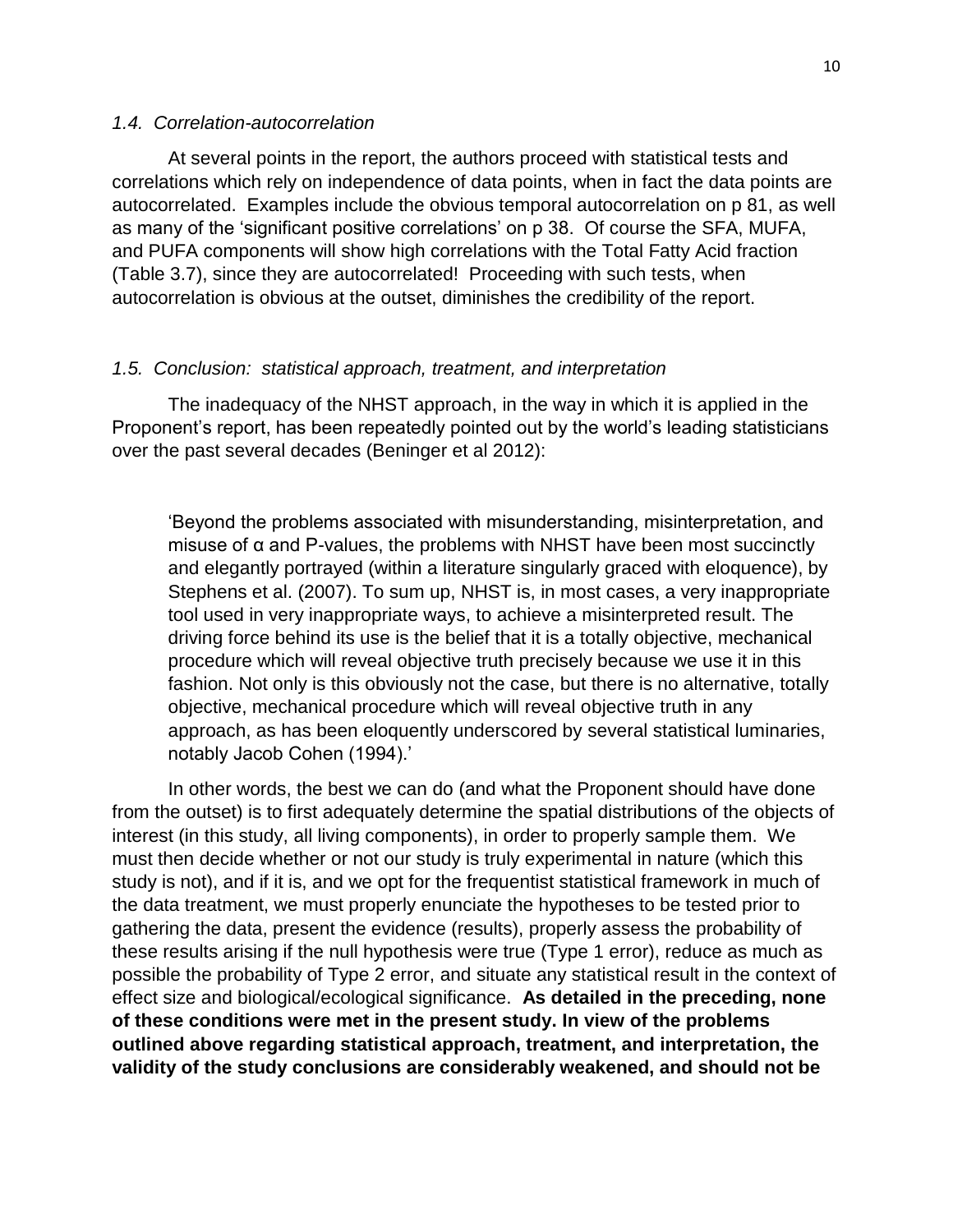**considered 'solid science'.** For these reasons alone, the Panel cannot formulate a recommendation based on the Proponent's report.

# **2. Other serious flaws**

## *2.1. The siren call of models*

The Proponent's report makes extensive use of modelling (see Appendix E). We must never lose sight of the famous quote by George Box, one of the greatest statistical minds in history: 'All models are wrong, but some are useful' (Box 1976). Modelling works best when it is confined to past events; it can be egregiously wrong when it is used to predict the future. As I write this, I have seen the 48-hour weather predictions for Nantes change 3 times in as many days. Weather is probably the most-studied system on Earth, yet the models elaborated to predict even this purely abiotic system can fail over time periods of as little as 48 or even 24 hours. The reliability of model predictions obviously decreases with the future time interval. Those of us who have worked in the fisheries sector know how tenuous are our models in that domain, where biological variables and long time intervals considerably complicate the modelling landscape. Models which require large numbers of parameters are not better than simple models; they are in fact much worse (Box, 1976). Yet the complexity of ecological systems defies their description and prediction using few parameters. If this sounds paradoxical, it is, and that is why attempts to predict the ecological future are largely akin to crystal ball gazing. It is not something we should be doing when the fate of an entire population of shorebirds is at stake.

# *2.2. The unexpected*

Predictions based on data gathered in the past and present are contingent upon (i) the certainty that we have adequate data from all possible sources which could influence the future of the system, and (ii) the certainty that no any unexpected or idiosyncratic event will impact the system. Obviously, while the first of these conditions is partly under our control, the second is not. Yet even the first condition is not satisfied in this report. The authors concentrate on the fatty acids as the crucial variable, and while they are undoubtedly important, they may not be the only specific substances required by WESA at this point in their migration. The fact that their diet changes so radically over the course of the migration (Beninger et al 2011) tells us that their nutritional requirements have changed (there are ample small invertebrates available, just as there were at the beginning of the migration, but these are not targeted at Roberts Bank). Epibenthic microbial mats are temporarily-stabilized microbial soups, containing a vast array of molecules. WESA may require inputs of specific vitamins, cofactors, cation ratios, trace elements, potential hormone precursors, etc. at this penultimate stop prior to nesting, and these may be more abundant at specific sites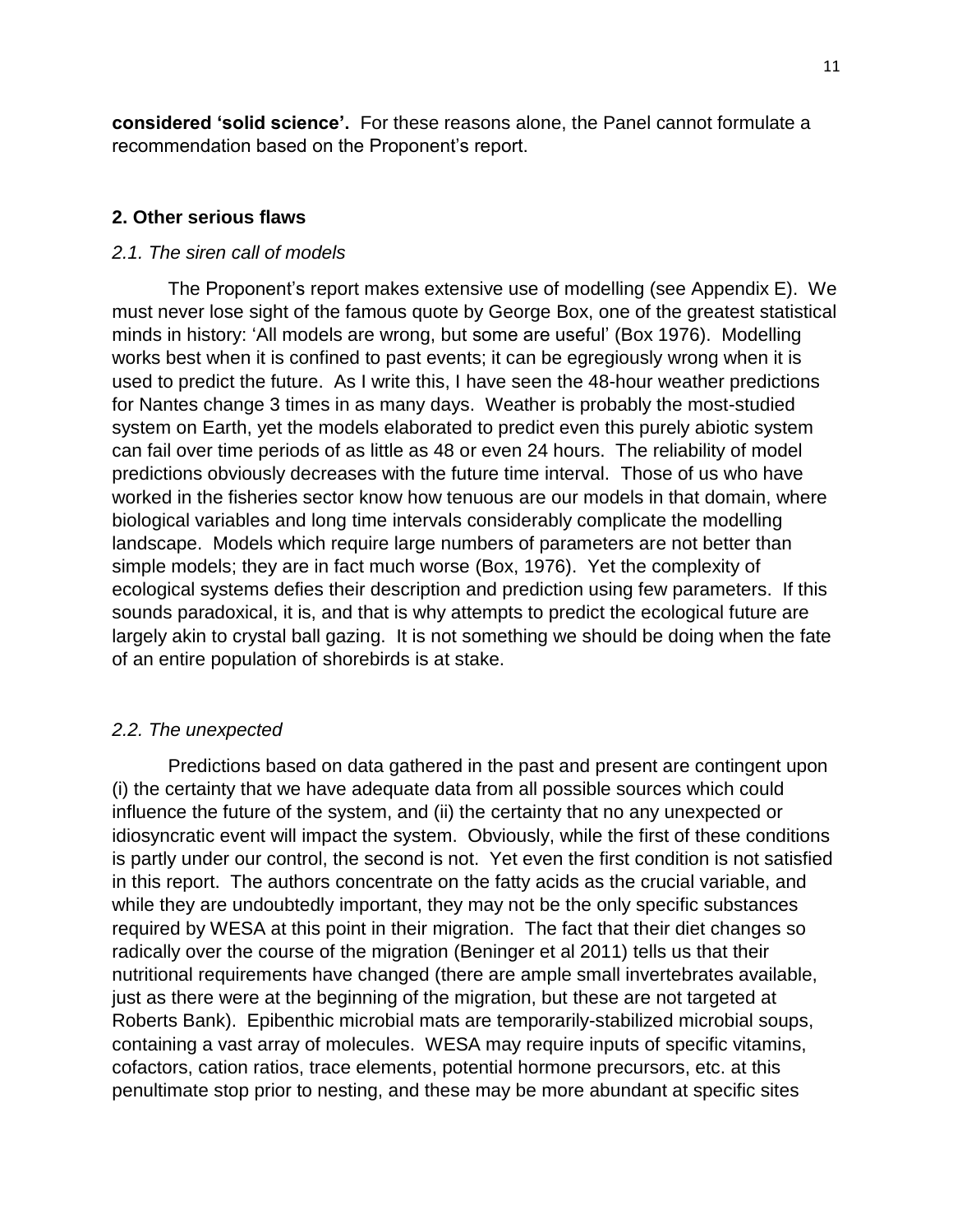than others, since the mudflat is a microbial mosaic. At present, we simply lack the information needed to answer this question, and **we have no idea how an RBT2 would affect the supply of such resources.**

## *2.3. Worrying lapses*

At several points in the report, one is confronted with statements which are such basic errors, that confidence in the rest of the report is greatly diminished. At the outset (p 1), we read that 'The Fraser River Estuary (FRE), comprised of Roberts Bank, Sturgeon Bank, and Boundary Bay, is the largest estuary on the Pacific coast of North America…' It is painfully obvious that this is in fact the FRE *outfall*; the estuary actually comprises all of the Fraser River inland with salinities greater than that of freshwater. It is perplexing to read such an erroneous basic statement, for which even an undergraduate student would be sanctioned.

Similarly, on p 5 we read 'Sampling was initiated…providing enough time for biofilm to migrate to the surface'. We are surprised to discover that these authors believe that biofilm 'migrates'. While certain elements of the microphytobenthos can and do migrate as a function of the tidal cycle, one cannot say that the *biofilm* migrates. This betrays a basic lack of understanding about what is meant by 'biofilm'; **a worrying state of affairs, since virtually the entire report is concerned with biofilm.**

A third such lapse is found in Table D8, which purports to present 'Summary Statistics of All Benthic Invertebrates Components', yet actually presents results for the 'Biofilm component'. The error brings into question whether the authors understand that invertebrates are not equivalent to biofilm.

## **3. Conclusion**

The preceding brief critique of the Biofilm Report is not a total rejection of the science contained therein; rather, I expect that some good primary scientific publications might be retrievable from this work, suitably amended. However, for the reasons outlined above, I do not believe that the Proponents have presented a scientifically credible case, or in fact any case at all, for the innocuity of the proposed RBT2 project with respect to the Roberts Bank mudflat ecosystem, and the biofilmshorebird dimension in particular. I recommend that the Panel reject the Proponent's proposal for RBT2.

### **References**

Amrhein V, Greenland S, McShane B (2019) Scientists rise up against statistical significance. Nature 567: 305-307.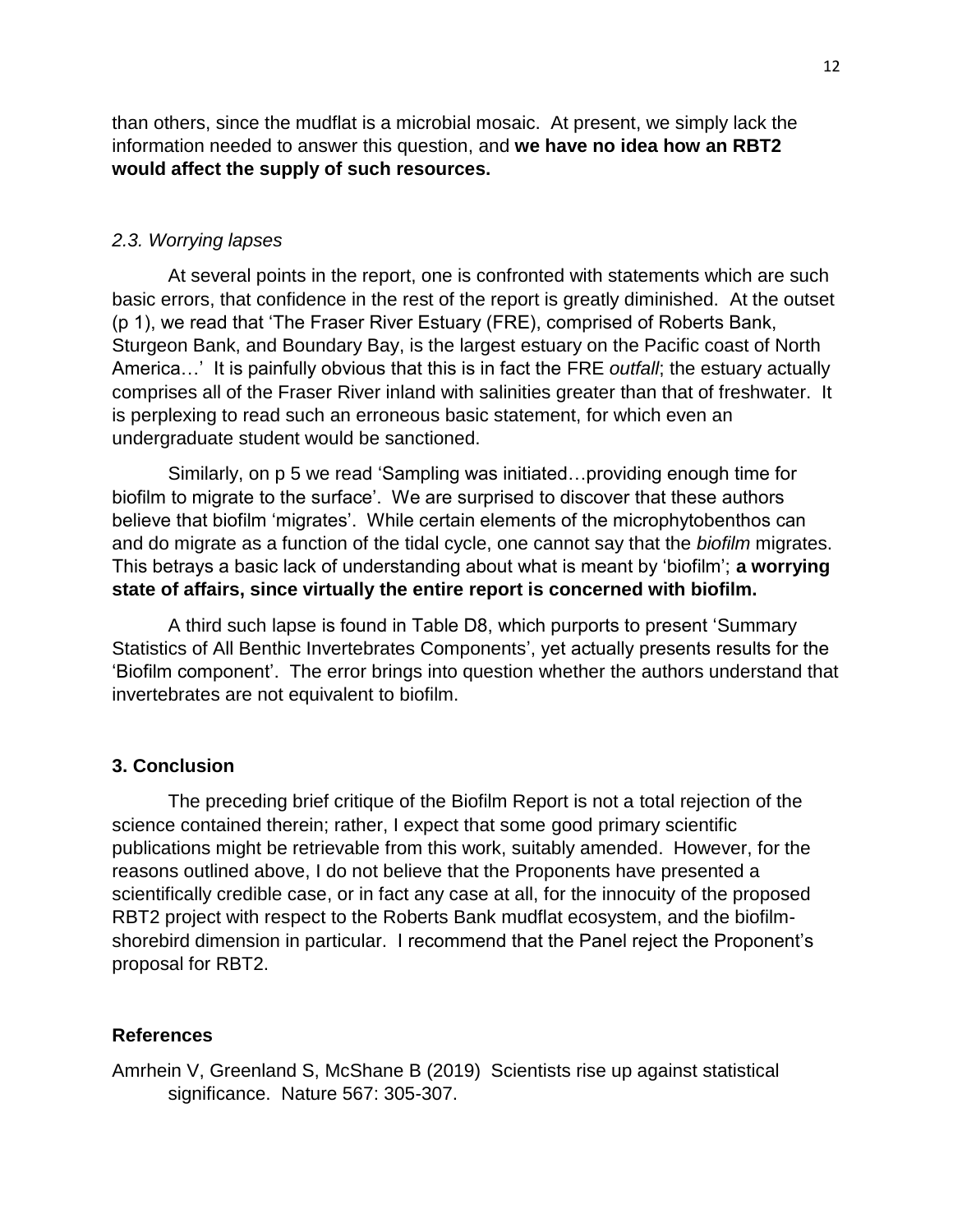- Beninger PG, Boldina I. 2018. Quantitative considerations in mudflat ecology. In PG Beninger (ed) Mudflat Ecology, Springer Nature, Cham, Switzerland, 389-419.
- Beninger PG, Decottignies P, Elner RW. 2011. Downward trophic shift during breeding migration in the shorebird *Calidris mauri* (Western sandpiper). Mar. Ecol. Prog. Ser. 428: 259-269
- Box GE. 1976. Science and statistics. J. Am. Stat. Assoc. 71 (356), 791–799.
- Carver RP. 1978. The case against statistical significance testing. Harv. Educ. Rev. 48: 378–399.
- Cohen J. 1994. The Earth is round (pb.05). Am. Psychol. 49: 997–1003.

Fairweather PG. 1991. Statistical power and design requirements for environmental

monitoring. Aust. J. Mar. Fresh. Res. 42: 555–567.

- Fisher RA. 1959. Statistical Methods and Scientific Inference, 2nd ed. Oliver and Boyd, Edinburgh
- Fortin MJ, Dale M. 2009. Spatial autocorrelation in ecological studies: a legacy of solutions and myths. Geogr Anal 41: 392–397
- Gelman A, Stern H. 2006. The difference between 'significant' and 'not significant' is

not itself statistically significant. Am. Stat. 60: 328–331

- Gigerenzer G. 2004. Mindless statistics. J. Socio-Econom. 33: 587–606.
- Gigerenzer G, Krauss S, Vitouch O. 2004. The null ritual: what you always wanted to know about significance testing but were afraid to ask. In: Kaplan, D. (Ed.), The Sage Handbook of Quantitative Methodology for the Social Sciences, Sage Ltd.,Thousand Oaks, CA, pp. 391–408.
- Green RH 1989. Power analysis and practical strategies for environmental monitoring. Environ. Res. 50: 195–205.

Greenland S. 1990. Randomization, statistics, and causal inference. Epidemiology 1:

421–429.

- Hubbard R, Bayarri MJ. 2003. Confusion over measures of evidence (p's) versus errors  $(\alpha's)$  in classical statistical testing. Am. Stat. 57: 171–182.
- Johnson DH. 1999. The insignificance of statistical significance testing. J. Wildl. Manage. 63: 763–772
- Mapstone BD, 1995. Scalable decision criteria in environmental impact assessment: effect size, type I, and type II errors. In: Schmitt, R.J., Osenberg, C.W. (Eds.),